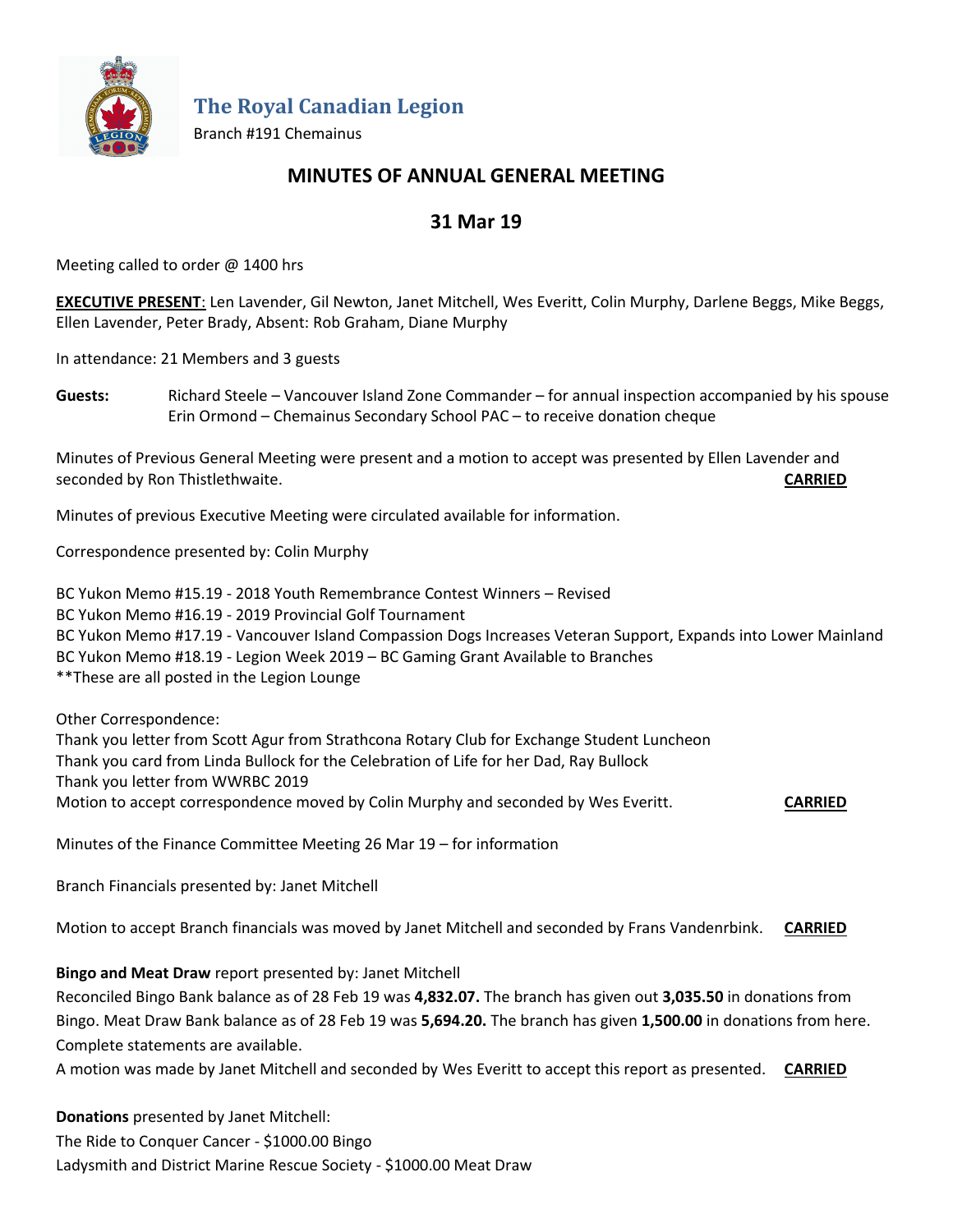Cowichan Therapeutic Riding Association - \$1000.00 Bingo Vancouver Island Compassionate Dogs - \$1000.00 Meat Draw A motion was made by Janet Mitchell, seconded by Dan Remery to approve these donations. **CARRIED**

### **COMMITTEE REPORTS**

#### **Membership** presented by Darlene Beggs

The following new applications are transfers are presented for approval:

| David Olund               | Ordinary  |
|---------------------------|-----------|
| Bev Knight                | Associate |
| Lenny Hanke               | Affiliate |
| James Buckner             | Associate |
| <b>Barrie Bissonnette</b> | Associate |

A motion made by Darlene Beggs to accept these applicants to the Branch seconded by Dave Nielsen. **CARRIED**

**PRO** presented by: Colin Murphy – Nil

**Sick & Visiting** presented from Exec Meeting: Diane has sent cards out for recent COL for Ray Bullock and plans to send card to family of Dan Jamieson. Has also sent card and comfort basket for Wayne Allen who is recovering at home.

**Youth & Sports** presented by Rob Graham: Nil

**Service Officer** presented by Wes Everitt: Assisted on Veteran this month.

**Poppy** presented by Janet Mitchell: Nil

**Bar** presented by Peter Brady: Peter reported that the steak dinner night went well for St Paddy's, netting the Branch \$324.00. Thanks again to all the volunteers who made it possible.

**House** presented by Gil Newton: No smoking/vaping signs on order. Concrete chimney is now gone thanks to Doug and Keith. Thanks to Howard for looking after weeding. Bar doors have been adjusted to close easier. Bathroom towel holders to be replaced in near future.

**Zone Report** presented by Wes Everitt: Wes reported the Resolutions must be in by **July 6** for the Convention. Next Zone meeting 12 May 19 – Lake Cowichan Branch.

**Honours and Awards** presented by Wes Everitt: – Reminder that the **deadline** for submissions to the Military Service Recognition Book is **June 30, 2019.**

**Sgt-at-Arms presented** by Wes Everitt: Colour Party attended the COL for Comrade Ray Bullock.

**Ways and Means** presented by Ellen Lavender: Ellen submitted the following report:

- March 2, 2019 Wounded Warriors stop They had a short stop, only just over ½ hour. We served appetizers; approximately 50 – 60 people total.
- March 9, 2019 Celebration of life (M. Thorpe-Doubble over 130 people served
- March 16, 2019 St. Patrick's dinner for Cowichan Pipe & Drums fundraiser– It was a great success with over 130 participants served. The band was very pleased with our offering and helped with serving and clearing tables; they did their own clean-up of the hall after.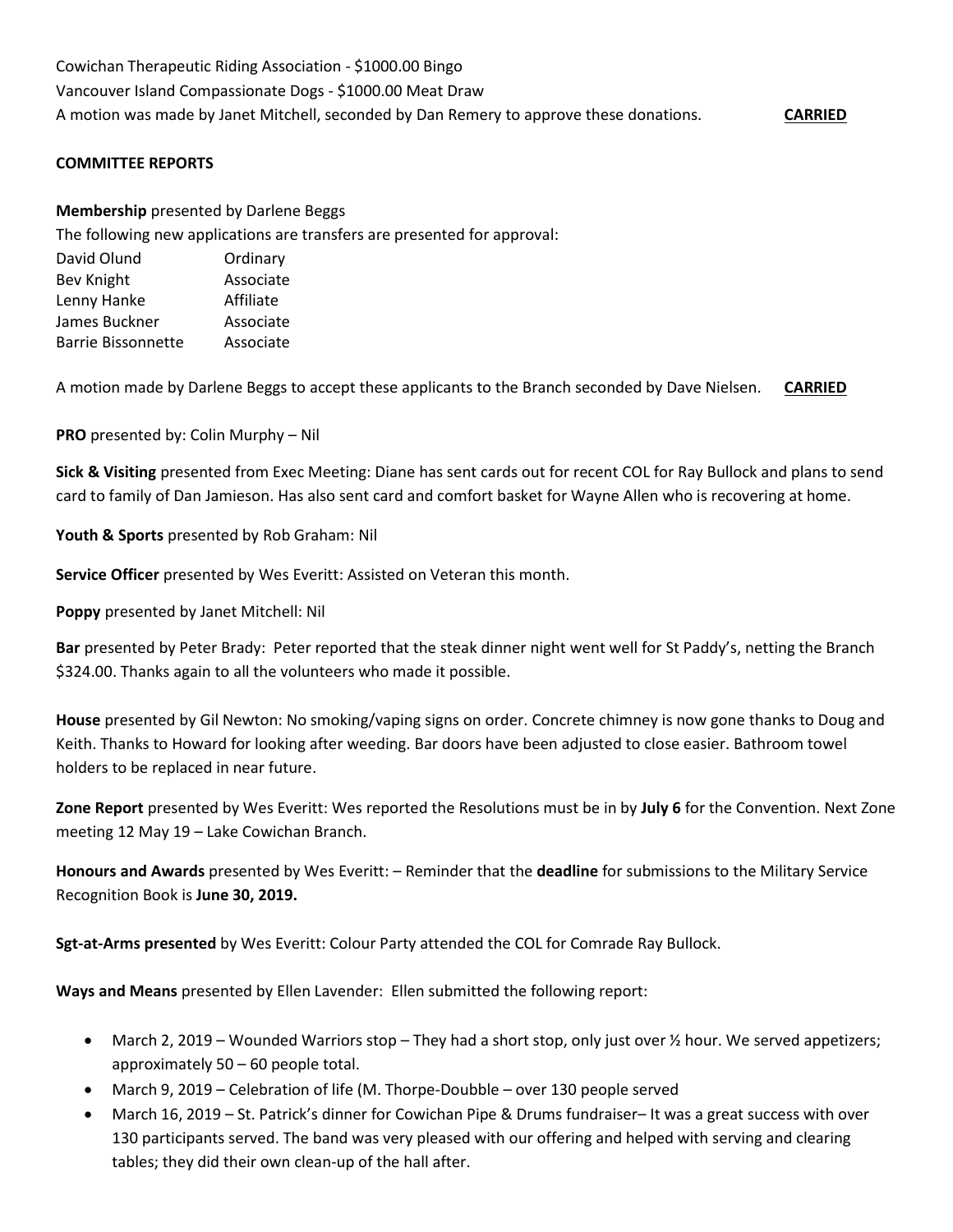- March 23, 2019 Celebration of life for Ray Bullock approximately 50 people served, including the color guard and piper. Left over foods were donated to Neighborhood House.
- March 30, 2019 75 Birthday tea Expected 68 people.
- It was a busy month and the volunteers did a superb job!!
- Upcoming events:
- April 6, 2019 Dry Grad Fundraiser Beer and Burger
- April 28, 2019 Dart Tournament

A motion was made to accept committee reports by Mike Beggs seconded by Gil Newton. **CARRIED**

#### **OLD BUSINESS**

**Internal Audit –** Changes since last month's approval of Internal Audit Committee, have necessitated the following changes. Nora Fisher and Brittany Pickard not available. James McGhee has accepted to chair the committee comprised of himself, Dave Nielsen and Janet and Len to assist. A motion was made by Janet to approve this amended committee for our internal audit, seconded by Frans Vandenbrink. **CARRIED**

**Special Designation Charities –** John Pimlott asked if anything had been done about Zone Command going to special designations for charities ie: Service dogs, etc – As there was no answer from the Branch, Richard has accepted to investigate this and get back to the Branch with a response. **(AI)**

### **NEW BUSINESS**

**2018 Year End report –** Janet Mitchel reviewed the FY report.

**2019 Budget –** Janet Mitchell presented the annual budget for approval. These were presented to the membership and a motion by Janet and seconded by Ellen Lavender for approval. **CARRIED**

**Kitchen –** Carol has given her notice to terminate in the kitchen effective end Apr. We will be putting in an add in the community, but if anyone knows of anyone who would be interested have them contact the Branch. **(AI)**

**Election Committee Chair –** Mike Beggs nominated Greg Chisholm(accepted) for to chair the nomination committee seconded by Wes Everitt. **CARRIED**

**Legion Week –** Len will be submitting the application for grant to assist with Legion week. We have a few weeks to come up with a plan. We will be looking for assistance. **(AI)**

**Media Centre –** The system in the hall has been there for quite a while and is starting to show signs of age. Colin Murphy presented a motion to update the entertainment system in the hall not to exceed \$1500, seconded by Dave Nielsen.

**CARRIED**

**Convention –** Janet explained that she wouldn't be going to Convention in Penticton this year. There was some discussion among the membership and the consensus was that it would be ideal to have someone at convention and if someone wants to go and is available the Branch should assist.

To this end Wes Everitt made a motion that the Branch provide \$1000.00 from general funds to assist anyone going to Convention and seconded by Peter Brady. This was followed by a discussion of what the current costs would be including food and lodging. It was decided that Mike Beggs would check into it and get back with an appropriate figure closer to September, providing someone is available and wants to go. **(AI) TABLED**

**Jake's Gift –** Wes passed on that the presentation Jake's Gift would once again be in the area show at Nanaimo VIU campus Malaspina Theatre 25 and 26 Apr @ 7:30 and Saturday 27 Apr @ 2:00 pm. Tickets 30.00/Students 15.00. Parking available. To be sent out to members.